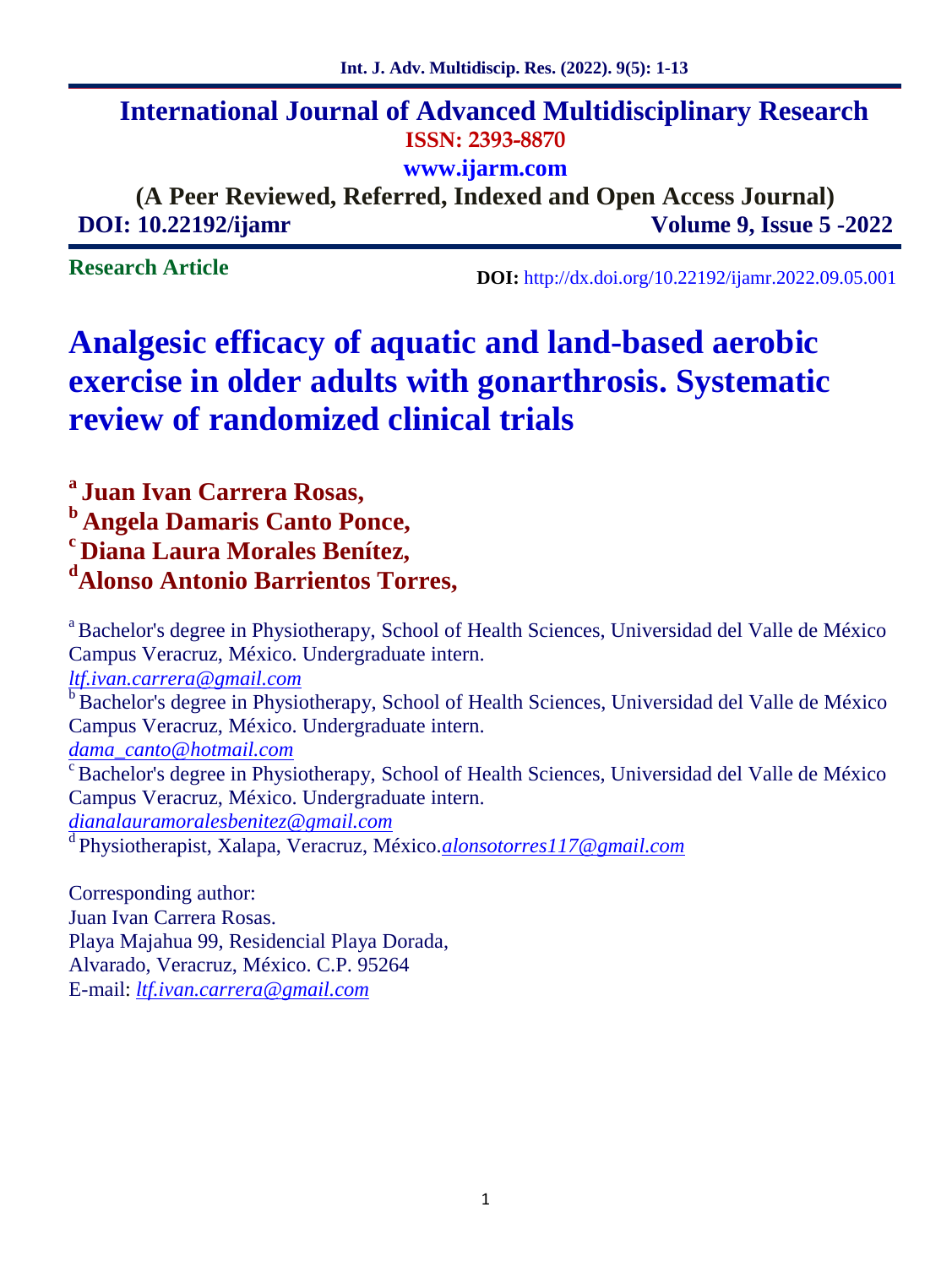#### **Abstract**

**Background and objectives:** Osteoarthrosis is a pathology that causes joint degeneration, which is characterized by the degradation of the hyaline articular cartilage, causing various symptoms, including pain. One location of this type of problem that causes more conflict is in the knee joint, resulting in gonarthrosis. The aim of this article is to determine the analgesic effectiveness of land-based and aquatic exercises in elderly adults with this pathology according to the systematic review of the literature from the study of several authors.

**Material and methods:** This is a systematic review of clinical trial research design articles where we sought to quantify the information gathered and at the same time validate the amount of data obtained. A number of digital research tools were consulted, including Pubmed, Scielo, Google Academic, Elsevier, PEDro, Web of Science.

**Results:** About 2,464 articles were found from different databases, of which 8 met the inclusion criteria for our study. The interventions vary in time, with the most common session time being 50 minutes. The focuses of these programs are to increase flexibility and strengthening, resulting in an improvement in pain.

**Conclusions:** It was demonstrated that the implementation of aerobic exercises in the treatment of gonarthrosis helps to improve the prognosis of the patients who attended the study, as well as to improve pain tolerance.

# **Keywords**

osteoarthrosis, physiotherapy, hydrotherapy, aerobic exercise, knee.

#### **Introduction**

Osteoarthritis of the knee, or gonarthrosis, is a non-inflammatory degenerative joint disease characterized by degeneration of the articular cartilage, osteophyte formation, subchondral sclerosis and alteration in the soft parts such as the joint capsule, synovial membrane, ligaments and muscles. Its progression is slow, having a multifactorial etiology in which factors such as aging, obesity and genetic load are involved, favoring the development of OA. 3,4

Among rheumatic diseases, osteoarthritis is the most prevalent joint disease in the world. Osteoarthritis is defined as a chronic degenerative disease that fulfills certain conditions, among which are the clinical criteria, consisting of knee pain (this may not occur in asymptomatic patients), age over 50 years, morning stiffness less than 30 minutes, bone crepitus, pain on pressure over the joint margins, joint hypertrophy and

inflammation; in the radiological criteria we can find: moderate osteophytes, clear osteophytes, hypertrophy, joint space narrowing, sclerosis, cysts and bone deformity.4,22

For many years, arthritis was also known as osteoarthrosis or osteoarthritis and was defined as a chronic and degenerative disease characterized by the gradual and progressive destruction of the cartilage lining the articular surface of knees, hips, shoulders, hands, ankles and spine where, additionally and significantly, there is inflammation of the synovial membrane, as well as damage to the menisci, tendons, ligaments, muscles and nerves associated with the affected joint, ankles and spine where additionally and significantly, there is inflammation of the synovial membrane, as well as damage to menisci, tendons, ligaments, muscles and nerves associated with the affected joint, these may be symptomatic or not, since sometimes only radiological signs may be present.<sup>3</sup>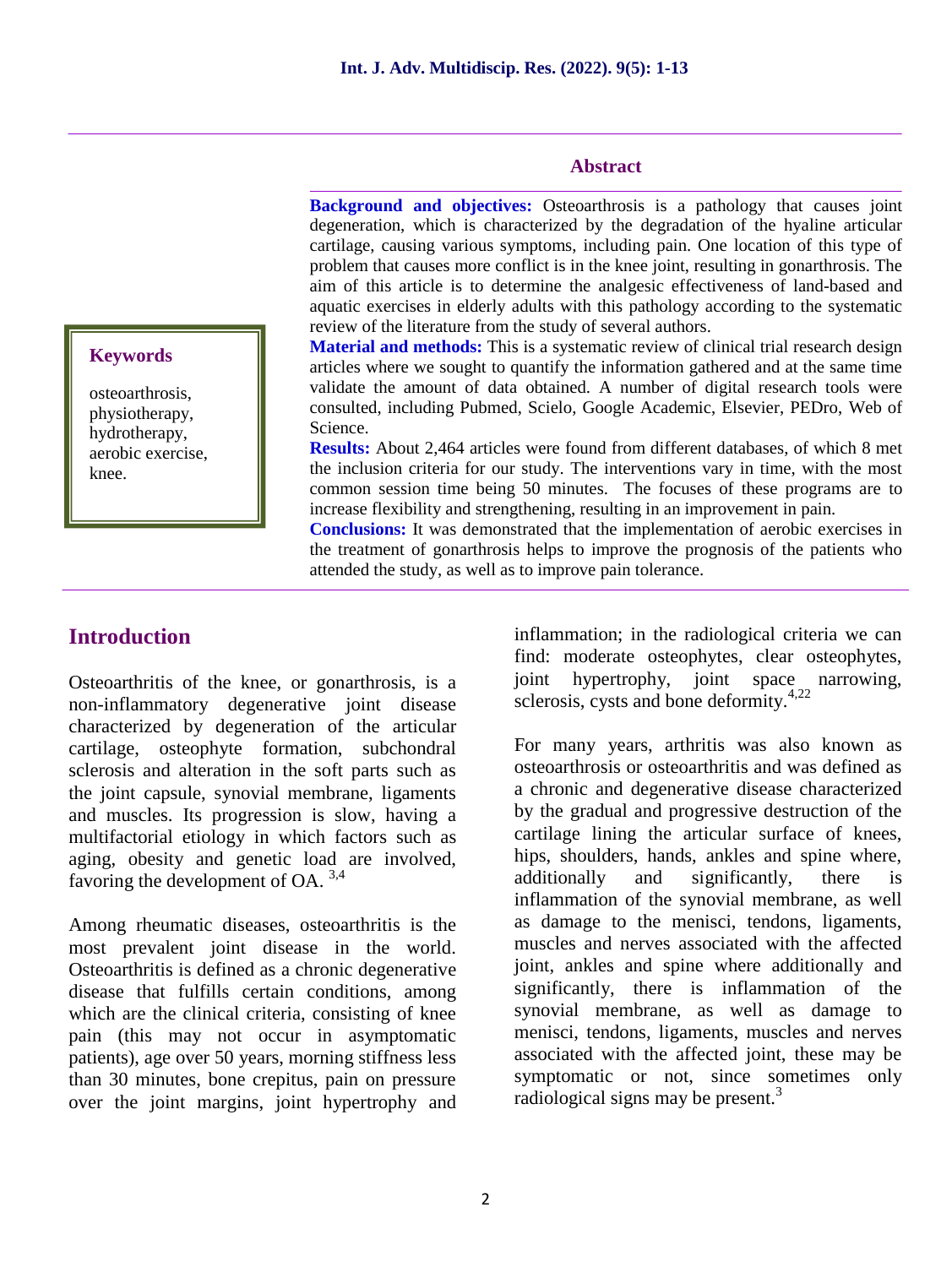One of the main characteristics is the presence of pain and functional limitation in people with the pathology. According to the World Health Organization (2019), rheumatic diseases are present in 20% of the population worldwide, thus being one of the main reasons for absence from work, this represented 35% of total or partial disability in adults, compared to osteoarthritis that presents only 10% of the population. <sup>18</sup>

Early diagnosis is of utmost importance for this pathology since it is a degenerative alteration and the earlier the diagnosis is made, the sooner therapeutic measures can be taken to slow down the progression of articular cartilage degeneration. The medical and physiotherapeutic diagnosis is based on clinical manifestations and radiological examinations as the primary diagnosis and identification of the degree of osteoarthritis the patient is suffering from.

Using imaging studies it is possible to establish the degree of gonarthrosis in which patients are found according to Kellgren and Lawrence and the Consejo de Salubridad General in their Clinical Practice Guidelines. (Table 1)

| Table 1<br>Kellgren and Lawrence, ACR: Classification of the American College of Rheumatology |                                                                                   |  |  |
|-----------------------------------------------------------------------------------------------|-----------------------------------------------------------------------------------|--|--|
| <b>GRADE</b>                                                                                  | <b>DESCRIPTION</b>                                                                |  |  |
| $\boldsymbol{0}$                                                                              | No radiographic features of osteoarthritis.                                       |  |  |
|                                                                                               | Formation of osteophytes on the tibial spines.                                    |  |  |
| $\mathbf{2}$                                                                                  | Presence of periarticular ossicles.                                               |  |  |
| 3                                                                                             | Narrowing of joint cartilage associated with sclerosis of subchondral<br>bones.   |  |  |
| 4                                                                                             | Small pseudocysticareas with sclerotic walls situated in the subchondral<br>bone. |  |  |

Among the most commonly used scales for patients with osteoarthritis of the knee are the WOMAC scale (Western Ontario and McMaster Universities Osteoarthritis Index), the KOOS and the WOMAC surveys and the Modified Index for Clinical Status of Osteoarthritic Knee (MSH1).

These scales and index have great relevance in the diagnosis of knee osteoarthritis, so it is important that the evaluator knows the instructions of each of these and that the patient is sincere when answering them, since they can be used later to evaluate the effectiveness of the physiotherapeutic treatment concerning the initial and final clinical manifestations.

Source by: American College of Rheumatology.

The American College of Rheumatology (ACR), the American Academy of Orthopaedic Surgeons (AAOS) and the European League Against Rheumatism (EULAR) consider that the optimal treatment of osteoarthritis is based on a combination of non-pharmacological and pharmacological strategies. <sup>16</sup>

In non-pharmacological options, exercise is the best strategy to treat osteoarthritis. The Arthritis Foundation (2016), recommends starting the treatment in water, considering its physical properties, to have a greater positive effect on the physical rehabilitation of the patient. However, using any type of exercise would be beneficial, as long as the control of the weight is in accordance with the patient's needs.  $2^{\circ}$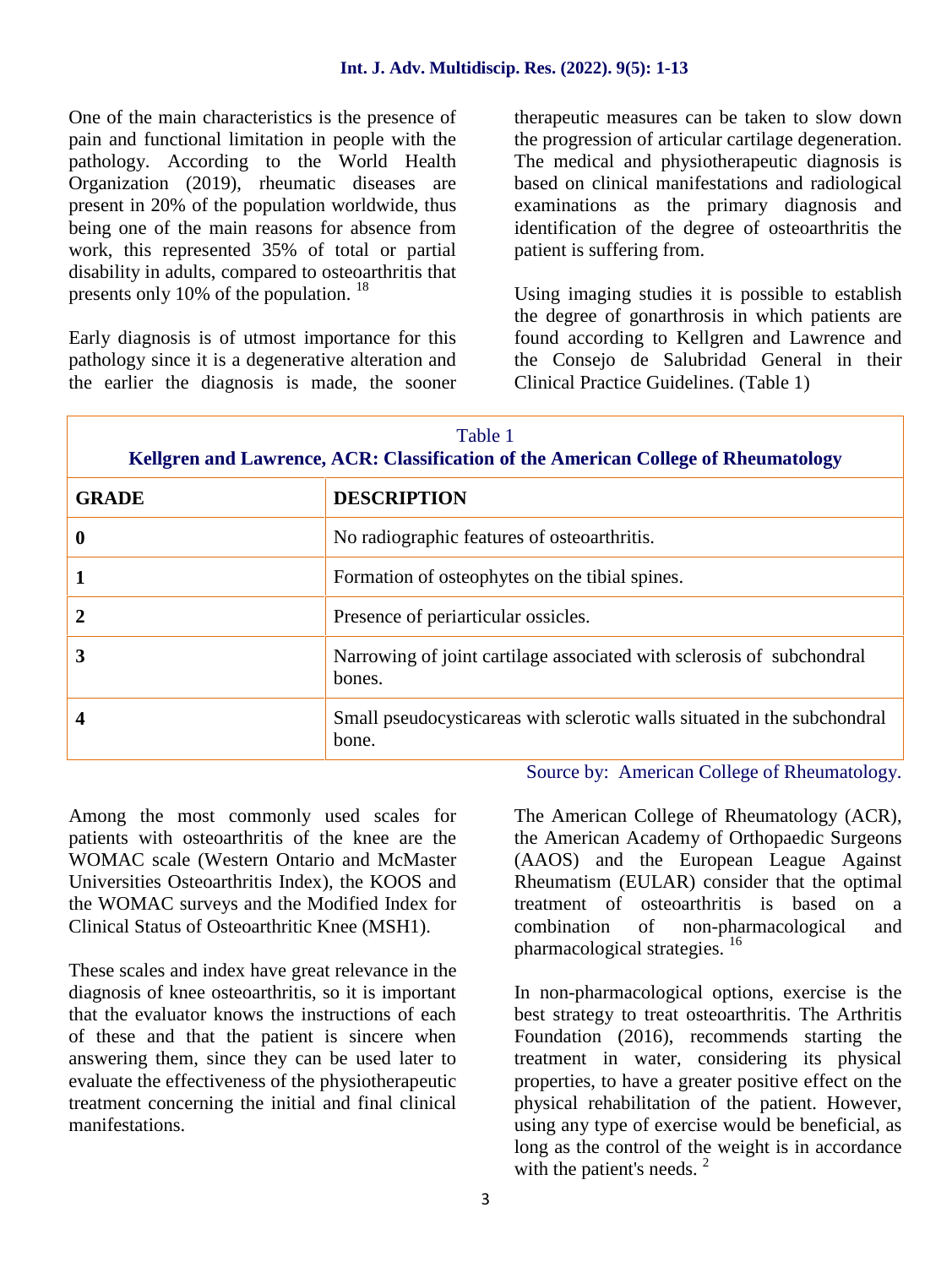The World Confederation for Physical Therapy (2011) mentions that Physiotherapy is about maintaining and restoring movement and the maximum functional capacity of people during their lifetime.<sup>24</sup>

#### **Materials and Methods**

A systematic review was carried out with articles published with a clinical design in which we sought to quantify the information obtained and at the same time, validate the quality of the data presented. The scope is focused on the descriptive because it is a non-experimental research, where only the different scientific articles found in the different databases will be studied.

A strategic search was carried out using different digital research tools, including databases such as Pubmed, Scielo, Google Academic, Elsevier, PEDro, Web of Science both in English and Spanish with Boolean operators ("and", "or" and "not") and adequate quality assessment of the articles found. Specific time parameters were used according to the oldest article found during the search and the most current one, between 2003- 2020. The search strategy was based on combinations of different keywords in both English and Spanish.

For the search of articles in the area of ground exercise, the keywords were the following: aerobic exercise, gonarthrosis, elderly, pain. This resulted in more than 2100 articles, of which, reviewing the title and description, only 15 were accepted for review through the inclusion and exclusion criteria. (Diagram 1)



Diagram 1. Results of the search for soil articles. Source: own authorship.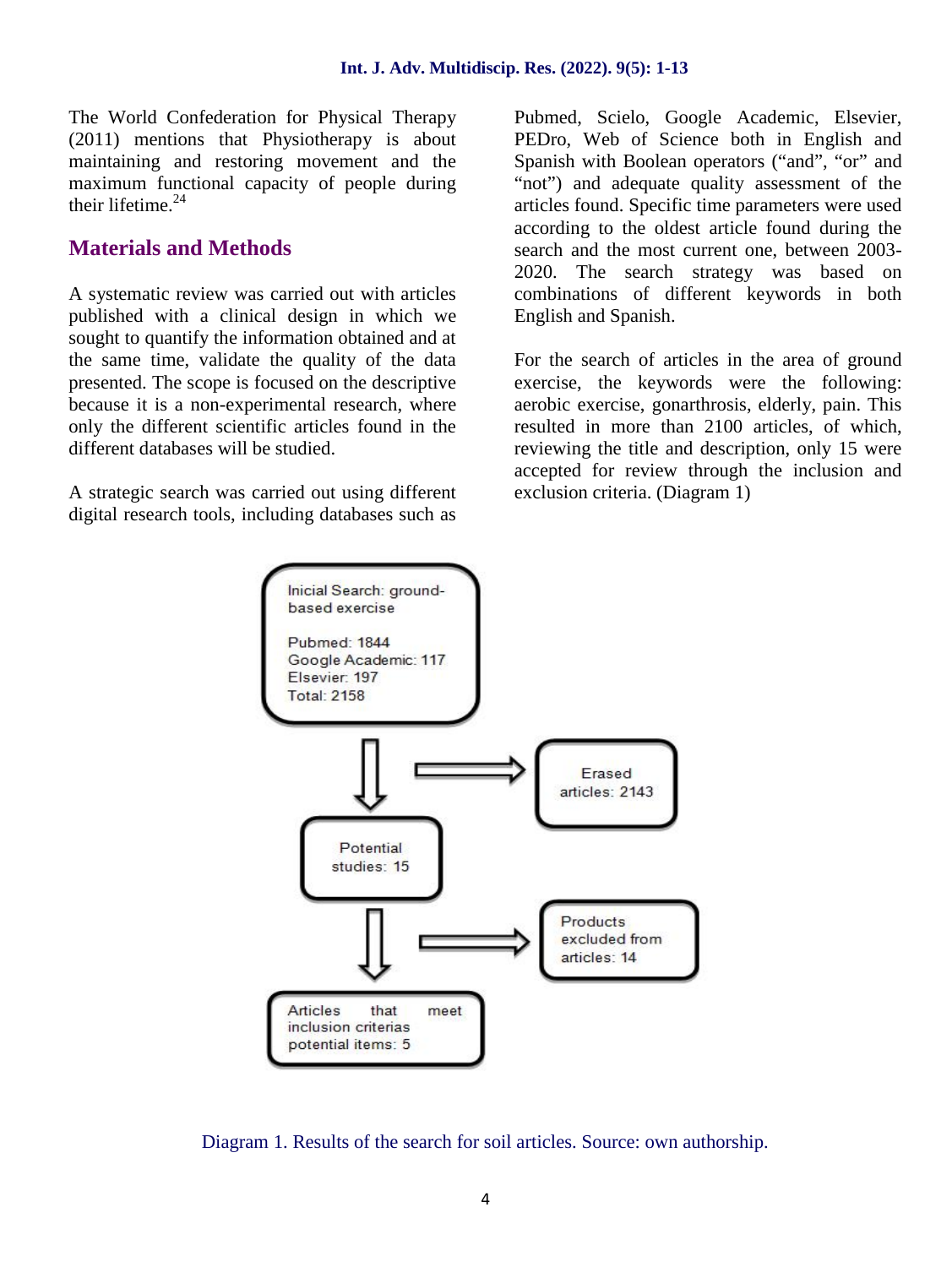For the search for articles in the area of hydrotherapy the key words were the following: Gonartrosis, ejercicioaeróbico, hidroterapia, adulto mayor, dolor,ejercicioenagua. Gonarthrosis, aerobic exercise, hydrotherapy, elderly, pain, aquatic exercise. This resulted in more than 325 articles, of which only 19 were selected for content review for inclusion and exclusion criteria. (Diagram 2)



Diagram 2. Results of the search for water items. Source: own authorship.

Of the 35 scientific articles in total that were reviewed in this research, only 3 hydrotherapy osteoarthritis, and 5-floor articles met the following criteria:

- Inclusion criteria: Patients diagnosed with gonarthrosis, patients older than 50 years, physiotherapeutic intervention in water, physiotherapeutic intervention on the floor, implementation of aerobic exercises, focused effects on pain and the type of study was based on a randomized controlled trial.

- Exclusion criteria: patients with other types of implementation of anaerobic exercise only, interventions not aimed at reducing pain and based on systematic searches.

The quality assessment of the articles was performed by peers, including authors A.D.C.P. and D.L.M.B. using McMaster and CASPe guides.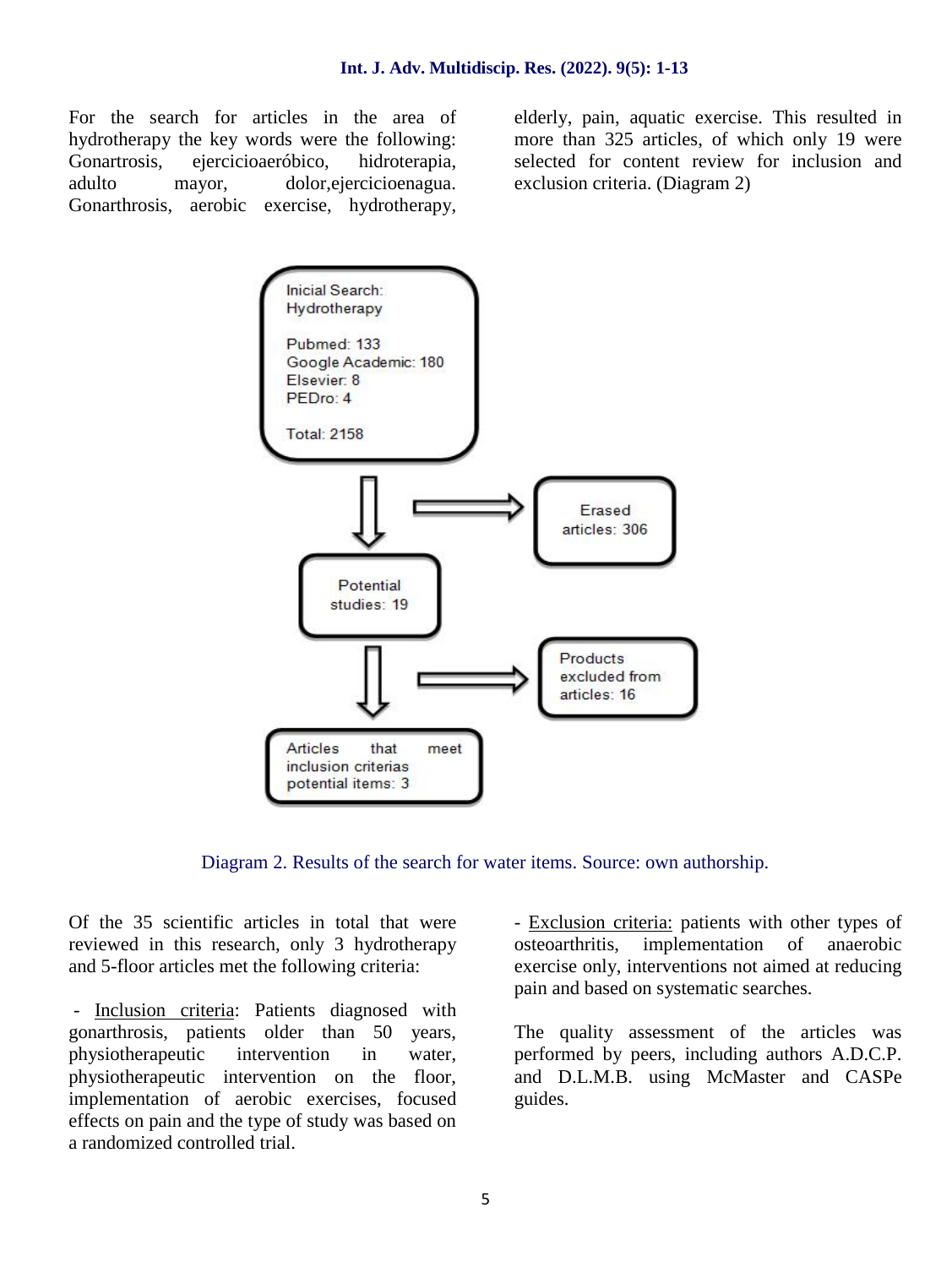#### **Results**

In the research search, 2,464 articles were found through different databases. Of these, only 8 were included in the research after applying the inclusion and exclusion criteria. A summary of these is shown in Table 2, where we can see that these publications were published in different countries, such as the United Kingdom, China, Cuba, Holland, Panama, the United States, Canada and Spain. These were published in English, Spanish and Chinese. (Table 2)

| <b>Table 2</b>            |                                       |                   |                                                                                                 |                     |                                        |                                                                                                                                             |
|---------------------------|---------------------------------------|-------------------|-------------------------------------------------------------------------------------------------|---------------------|----------------------------------------|---------------------------------------------------------------------------------------------------------------------------------------------|
| <b>ARTICLE</b>            | <b>TYPE OF</b><br><b>STUDY</b>        | <b>COUNTRY</b>    | <b>NUMBER OF</b><br><b>PARTICIPAN</b><br><b>TS</b>                                              | <b>AGE</b>          | <b>DIAGNOSTIC</b>                      | <b>RESEARCH</b><br><b>OBJECTIVES</b>                                                                                                        |
| Taglietti et<br>al (2018) | Research<br>study                     | Italy             | $N=60$<br>Experimental<br>$group = 31$<br>$W=23 M=8$<br>Control<br>$group=29$<br>$W=18 M=11$    | 67 $(\pm 5)$<br>age | Criterios:<br>Kellgren-<br>Lawrence    | To<br>the<br>compare<br>effectiveness<br>of<br>aquatic exercise vs<br>educationof<br>the<br>with<br>patient<br>gonarthrosis.                |
| Lim et al<br>(2010)       | Research<br>study                     | Korea             | $N=75$<br>Experimental<br>group $=51$<br>$M = 24 W = 27$<br>Control<br>$group=24$<br>$M=3 W=21$ | 65 $(\pm 5)$<br>age | <b>WOMAC</b>                           | Design<br>an aquatic<br>land-based<br>and<br>exercise program to<br>improve<br>function<br>and decrease pain.                               |
| Mcllroy et<br>al (2017)   | Research<br>study                     | United<br>Kingdom | $N=14$<br>Experimental<br>$\text{group} = 7$<br>Control<br>$group=7$<br>$W=7$                   | 63 $(\pm 5)$<br>age | Criterios:<br>Kellgren $-$<br>Lawrence | <b>To</b><br>the<br>assess<br>feasibility of an in-<br>intervention<br>water<br>compared to usual<br>care in patients with<br>gonarthrosis. |
| Espejo<br>et al<br>(2012) | Randomis<br>ed<br>controlled<br>trial | Spain             | $N=31$<br>Experimental<br>group<br>$M=2 W=15$<br>Control group<br>$M=5$ W=9                     | 82 $(\pm 5)$<br>age | Criterios:<br>Kellgren $-$<br>Lawrence | To know the effect<br>of<br>treatment<br>a<br>aerobic<br>physical<br>exercise in patients<br>gonarthrosis.<br>with<br>gonarthrosis.         |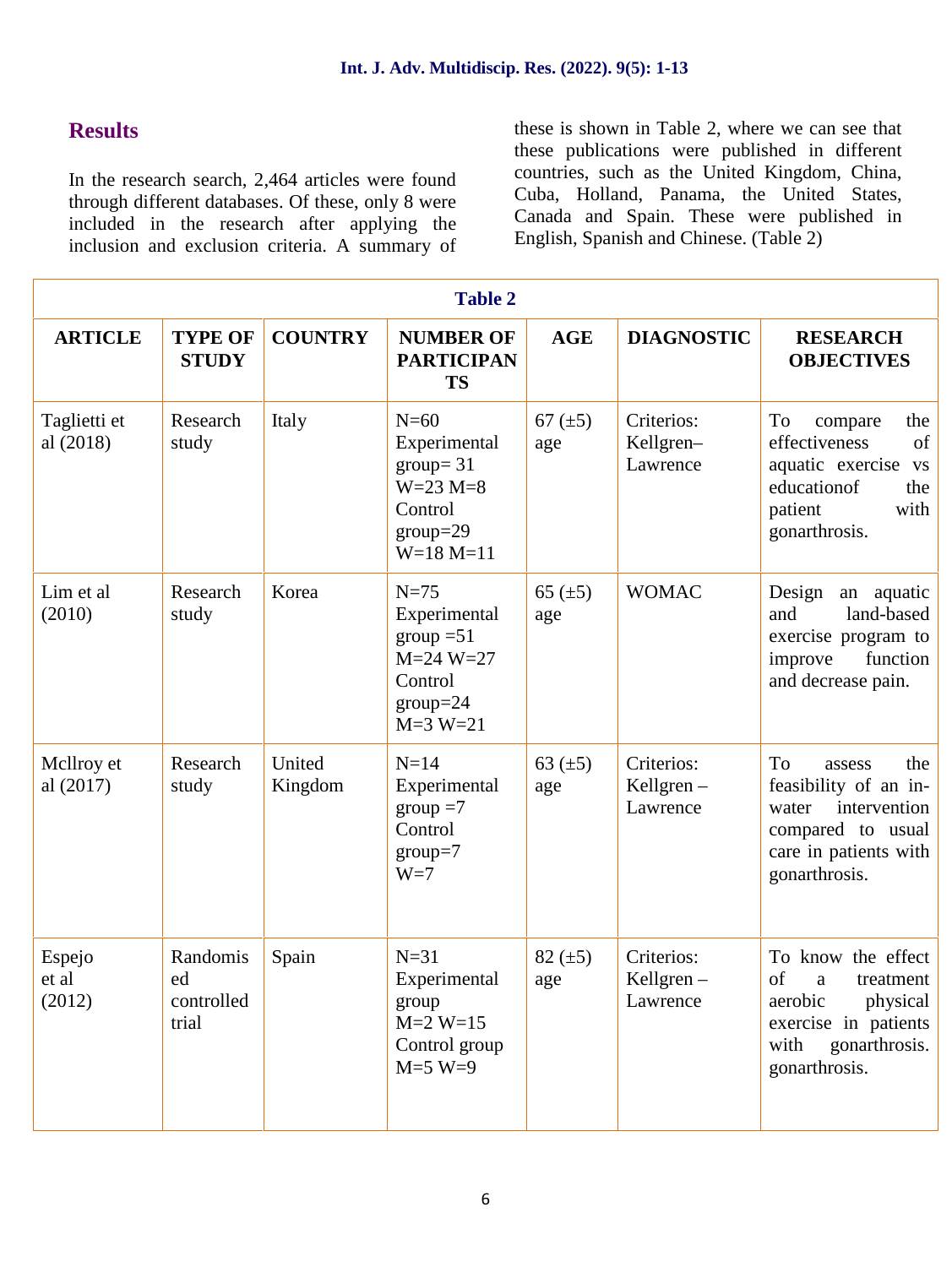| Int. J. Adv. Multidiscip. Res. (2022). 9(5): 1-13 |  |
|---------------------------------------------------|--|
|---------------------------------------------------|--|

| González<br>(2019)        | Research<br>study                                        | Panamá               | $N=15$<br>Experimental<br>$group=15$<br>$M=4 W=11$<br>Control<br>$group=N/A$                                                       | 64 $(\pm 5)$<br>age | <b>MRC</b><br><b>EVA</b><br><b>WOMAC</b> | To determine the<br>benefits of exercise<br>in the elderly.                                                                                                               |
|---------------------------|----------------------------------------------------------|----------------------|------------------------------------------------------------------------------------------------------------------------------------|---------------------|------------------------------------------|---------------------------------------------------------------------------------------------------------------------------------------------------------------------------|
| Prada et<br>al<br>(2011)  | Prospectiv<br>e<br>longitudin<br>al study                | Cuba                 | $N=50$<br>Experimental<br>$group = 50$<br>$M=17 W=33$<br>Control<br>$group=N/A$                                                    | 60 $(\pm 5)$<br>age | <b>WOMAC</b>                             | To<br>incorporate<br>diagnosed<br>patients<br>with gonarthrosis of<br>the knee into an<br>integrative<br>rehabilitation<br>program.                                       |
| Cheung<br>et al<br>(2016) | Pilot<br>randomise<br>$\mathbf d$<br>controlled<br>trial | <b>United States</b> | $N=83$<br>Experimental<br>$\text{group} = 60$<br>$M=13 W=70$<br>Group shows in<br>exercises<br>aerobic=28<br>Control<br>$group=23$ | 60 $(\pm 5)$<br>age | <b>WOMAC</b>                             | To<br>compare<br>the<br>effects of Hata Yoga<br>and<br>aerobic<br>exercises<br>in<br>gonarthrosis.                                                                        |
| Lun et al<br>(2015)       | Randomis<br>ed single-<br>blind<br>controlled<br>trial   | Canada               | $N=71$<br>of<br>Group<br>exercises<br>hip= $37$<br>Group<br>of<br>exercises lower<br>extremity lower<br>extremity=34               | $50 - 73$<br>age    | <b>KOOS</b><br><b>WOMAC</b>              | To<br>compare<br>the<br>efficacy of hip and<br>leg of hip and leg<br>strengthening<br>exercise<br>programs<br>knee pain in<br>on<br>patients with knee<br>osteoarthritis. |

In the articles, it is found that more women have participated in the different investigations. In the same way, the average age of the participants shows a great variety ranging from 50 to 82 years old. Some studies require a degree of osteoarthrosis to be included in these studies, but

they coincide in that the patients have not undergone surgery in order to be able to participate. However, each of the articles presents different ways in which they performed their interventions. (Table 3)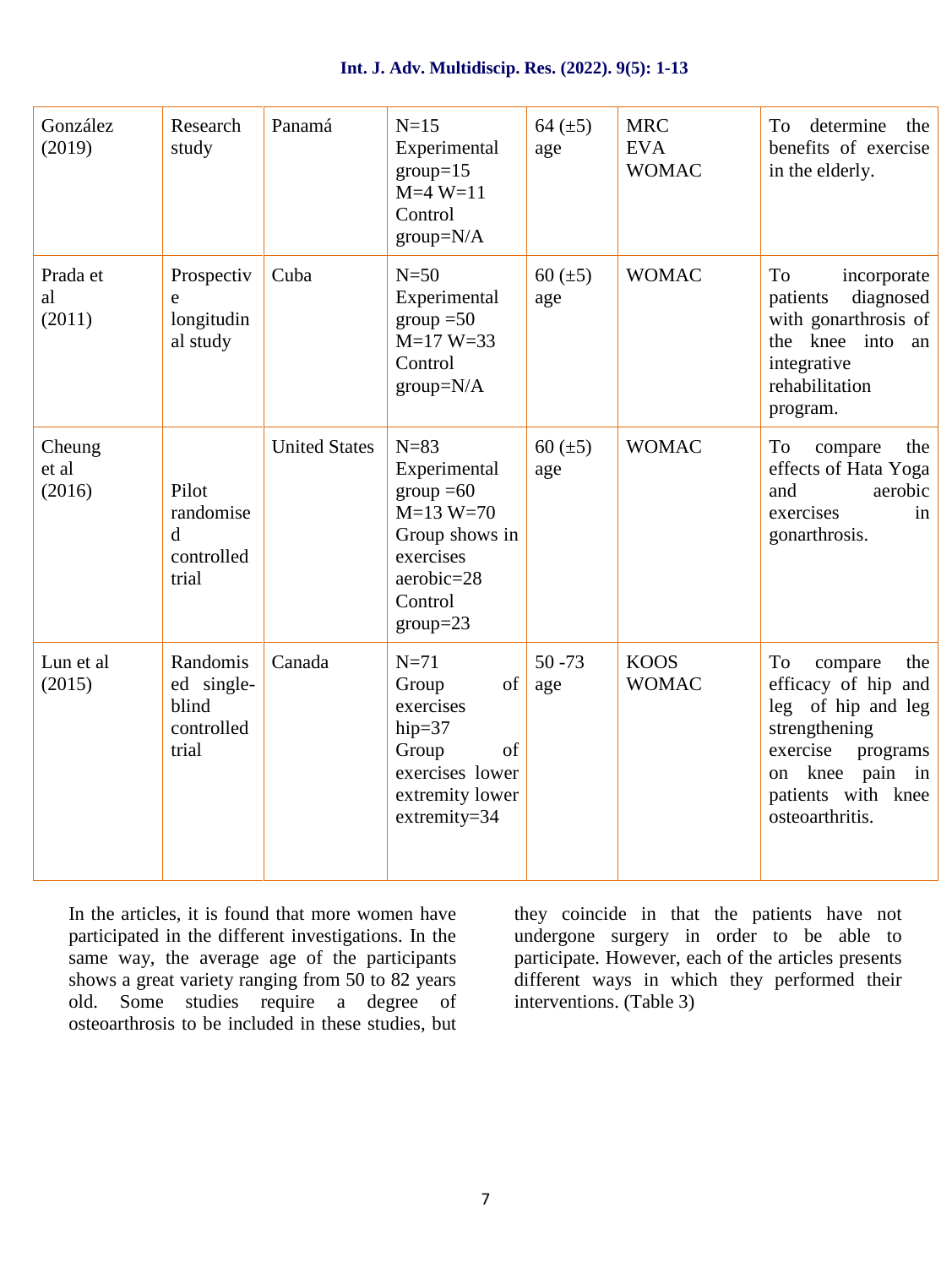| Table 3                      |                                                                                                         |                                                                   |                                                                                                                                                                                                                                          |                                                                                                                                                                                                                                                              |  |
|------------------------------|---------------------------------------------------------------------------------------------------------|-------------------------------------------------------------------|------------------------------------------------------------------------------------------------------------------------------------------------------------------------------------------------------------------------------------------|--------------------------------------------------------------------------------------------------------------------------------------------------------------------------------------------------------------------------------------------------------------|--|
| <b>ARTICL</b><br>E           | <b>INTERVENTIO</b><br>N<br><b>PHYSIOTHER</b><br><b>APY</b>                                              | <b>INTERVENT</b><br><b>ION TIME</b>                               | <b>EXERCISE PROGRAMME</b>                                                                                                                                                                                                                | <b>RESULTS ON PAIN</b>                                                                                                                                                                                                                                       |  |
| Taglietti<br>et<br>al (2018) | <b>Aquatic Exercise</b>                                                                                 | 8 weeks, twice<br>week,<br>60<br>a<br>minutes<br>each<br>session. | Warm-up and stretching.<br>Isometric and dynamic<br>knee and hip exercises.<br>Aerobic exercise.<br>Proprioception.<br>Cooling down.                                                                                                     | WOMAC:<br>Start = $7.6$<br>Finish = $4.2$                                                                                                                                                                                                                    |  |
| Lim et al<br>(2010)          | Aquatic and land-<br>based<br>exercises<br>to improve knee<br>function.                                 | 8<br>weeks, 3<br>times a week,<br>40 minutes per<br>session.      | Warm-up.<br>Water exercise or land<br>(depending)<br>exercise<br>the<br>on<br>group).<br>Cool down.                                                                                                                                      | Both<br>exercise<br>groups<br>and<br>land-based)<br>(aquatic<br>showed<br>significant<br>improvements<br>in<br>the<br>disability index using the<br>WOMAC scale. With regard<br>significant<br>pain,<br>no<br>to<br>differences<br>pain were<br>in<br>found. |  |
| Mellroy et<br>al $(2017)$    | Water<br>aerobic<br>exercise                                                                            | 6 weeks, once<br>a week                                           | In-water warm-up<br>Flexibility<br>and<br>strengthening exercises in the<br>water, standing and seated<br>Stretching<br>Aquatic cycling                                                                                                  | V.A.S.<br>Start = $7.9$<br>Finish = $4.5$<br>Change= $3.4$                                                                                                                                                                                                   |  |
| Espejo et<br>al (2012)       | Flexibility<br>and $\vert$<br>muscle<br>toning<br>exercises for the<br>lower limbs out<br>of the water. | a week.<br>50<br>minutes<br>per<br>session.                       | 4 weeks, twice Exercises with the<br>aim<br>improving the flexibility and Start: $6.08$<br>toning of the lower limbs, in $3$<br>phases:<br>Stretching phase<br>Isometric<br>strengthening<br>phase<br>Isotonic<br>strengthening<br>phase | of $V.A.S.$<br>Finish: 3.85                                                                                                                                                                                                                                  |  |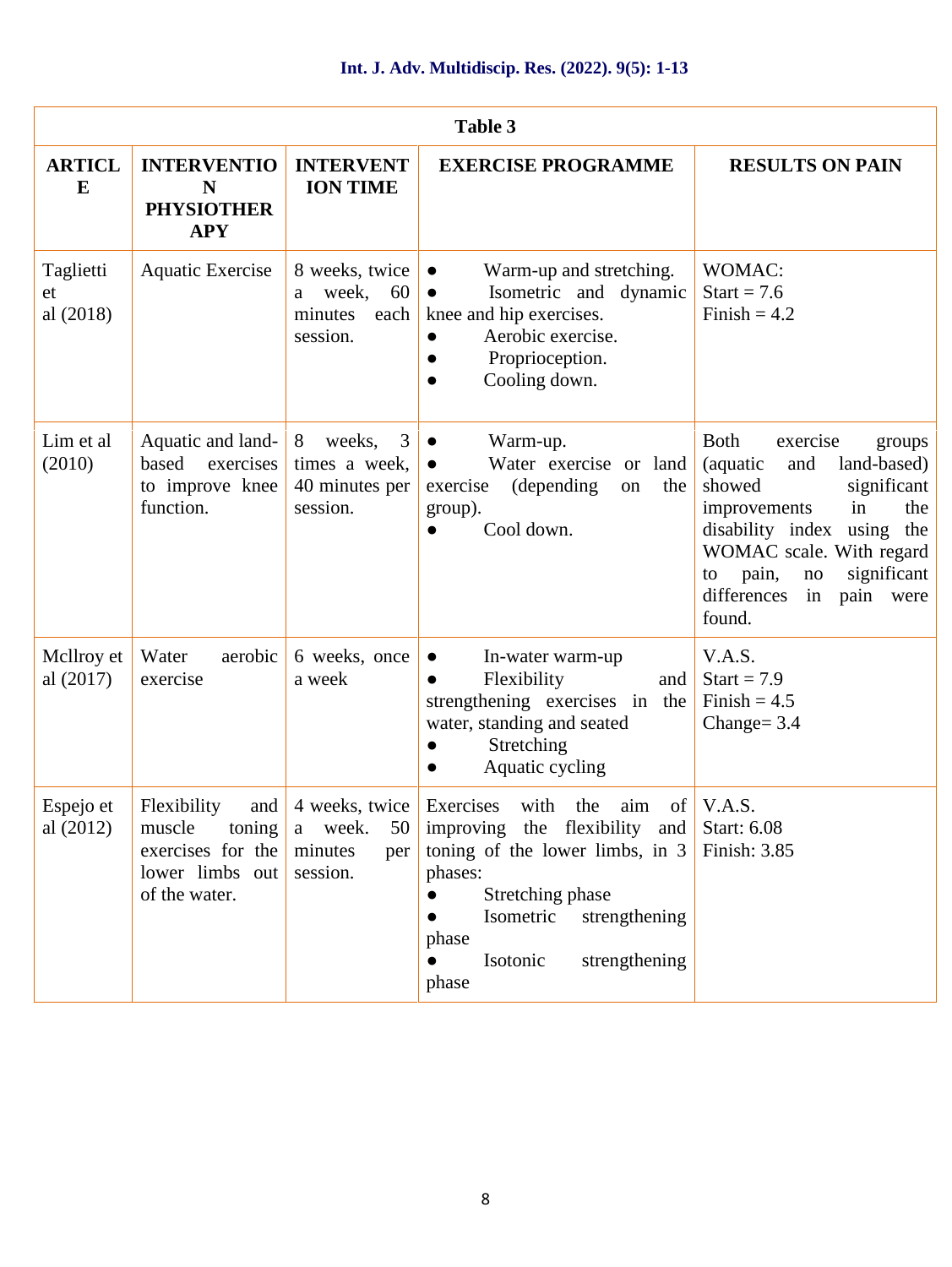#### **Int. J. Adv. Multidiscip. Res. (2022). 9(5): 1-13**

| González<br>(2019)        | Intensive<br>where<br>treatment<br>the aim<br>is<br>to<br>educate<br>the<br>patient so<br>that<br>he/she<br>can<br>perform<br>the<br>exercises in order<br>to strengthen the<br>muscles out of<br>the<br>water<br>muscular<br>strengthening out<br>of the water. | 8 weeks.                             | Reduction of oedema and Evaluated by MCR:<br>pain.<br>Isometric<br>and<br>static  <br>exercises.<br>dynamic<br>Isotonic<br>and<br>exercises                                                                                                                                                 | Start: 73% rating scale 3,<br>20%<br>rating scale $3+$ y 7% rating<br>scale 4.<br>Finish: 47% rating scale4,<br>40% rating scale $3+$<br>and<br>13% rating scale $4+$ .                                                          |
|---------------------------|------------------------------------------------------------------------------------------------------------------------------------------------------------------------------------------------------------------------------------------------------------------|--------------------------------------|---------------------------------------------------------------------------------------------------------------------------------------------------------------------------------------------------------------------------------------------------------------------------------------------|----------------------------------------------------------------------------------------------------------------------------------------------------------------------------------------------------------------------------------|
| Prada et al<br>(2011)     | Static<br>and<br>dynamic<br>exercises,<br>gait re-education<br>and to prevent<br>deformities.                                                                                                                                                                    | 4 weeks                              | Application of techniques<br>to reduce pain so that patients<br>could carry out the exercises<br>progressively.<br>Isometric exercises<br>Active-assisted exercises<br>strengthening<br>and<br>resistance exercises<br>strengthening<br>Free<br>exercises<br>with<br>progressive<br>weight. | There was<br>a significant<br>decrease<br>the<br>in<br>areas<br>(WOMAC). The<br>assessed<br>success of the therapeutic<br>scheme<br>exceeds<br>50%<br>improvement<br>for<br>pain,<br>stiffness<br>functional<br>and<br>capacity. |
| Cheung et<br>al<br>(2016) | The study was<br>divided into three<br>Hata<br>groups:<br>Yoga<br>group,<br>aerobic exercise<br>group and control<br>We<br>group.<br>concentrated<br>on<br>aerobic<br>the<br>exercise part and<br>its results out of<br>the water.                               | 8 weeks,<br>-1<br>session<br>weekly. | Aerobic Exercises (warm-up and<br>and isometric and<br>isometric<br>isotonic exercises) and stretching.<br>15 minutes warm-up<br>30 minutes of exercise<br>15-30 minutes of aerobic<br>exercise (4 times a week)<br>30 minutes of stretching practice<br>(2 times per week)                 | There was an improvement<br>in participants' WOMAC<br>scores,<br>as well<br>as<br>an<br>improvement in<br>patients'<br>symptomatology.                                                                                           |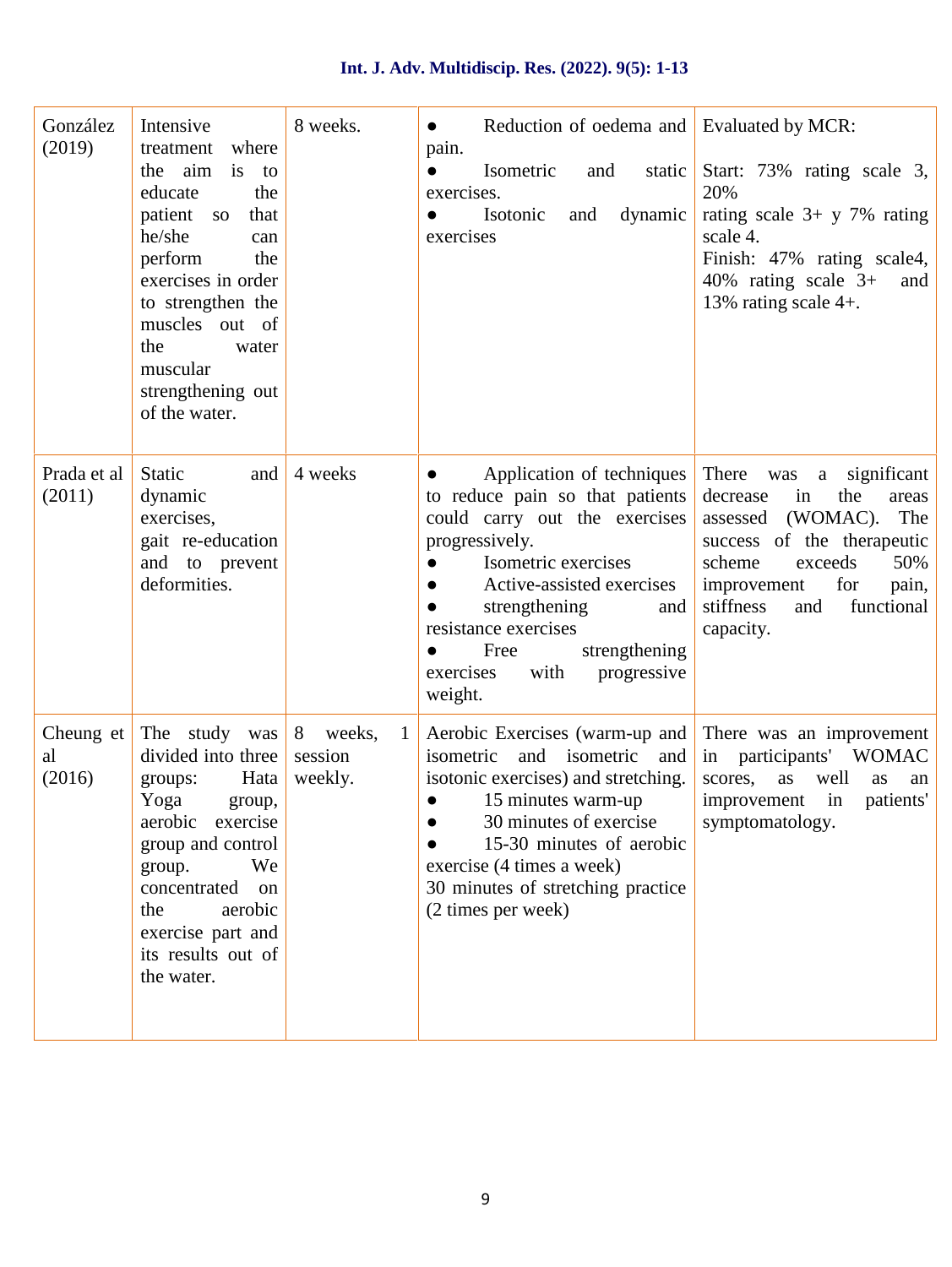| Lun et al | Hip and lower 12 weeks   | Group of hip exercises:                                              | In both groups, there was                  |
|-----------|--------------------------|----------------------------------------------------------------------|--------------------------------------------|
| (2015)    | limb<br>exercises,       |                                                                      | Dynamic resistance improvement in KOSS and |
|           | both<br>with the         | exercises and hip stretching with WOMAC scores according             |                                            |
|           | purpose,<br>same         | elastic bands, elastic bands and to pain and quality of life. In     |                                            |
|           | improve pain and $\vert$ | stretching with elastic bands, $3 \mid$ the lower extremity exercise |                                            |
|           | quality of life in       | times a week with supervision group, there was                       | an                                         |
|           | patients with            | and 2 times weekly home improvement in knee flexor                   |                                            |
|           | gonarthrosis.            | exercises.                                                           | strength. There was no                     |
|           |                          | Lower extremity exercise group:                                      | significant difference in the              |
|           |                          | Dynamic resistance                                                   | results between the two                    |
|           |                          | exercises for lower extremity                                        | groups, although the purpose               |
|           |                          | muscles, of the lower extremity.                                     | was the same.                              |
|           |                          |                                                                      |                                            |
|           |                          |                                                                      |                                            |
|           |                          |                                                                      |                                            |

The interventions vary in time, with the most common session time being 50 min. Some asked their patients to report 2-3 times a week while others only 1 a week. In the exercise programs they apply a warm-up before, or even a cool down phase after the session. The focus of these programs is to improve flexibility and strengthening, resulting in an improvement in pain, where all the articles reported that patients presented a decrease in pain.

On the other hand, one of the errors presented in the articles was that when forming the intervention and control groups, there was a great difference between them and sometimes they did not report how many concluded or left the intervention.

#### **Discussion**

In the present investigation, it was found that aerobic type therapeutic exercise in patients with gonarthrosis helps to reduce the presence of pain in most of the experimental studies of the literature reviewed, on the other hand, Lim et al (2010) differs slightly, as it mentions that no significant differences were found in the decrease of both groups regarding pain but there were improvements regarding the functionality of the participants, the other articles did report a decrease of at least 3 points in VAS.

Another important aspect to mention is that the interventions consisted of a warm-up, exercise and cool-down phase. Most of them lasted more than 45 minutes. The decrease in pain can be attributed to the improvement in the musculature of the lower limbs, as well as the work on their flexibility. The patients had good adherence to the physiotherapeutic programs, with only less than 10% of the group not concluding the program.

#### **Conclusion**

With this research, we can conclude that aerobic exercise is one of the best interventions in patients with gonarthrosis to avoid surgery. It is worth mentioning that the 2 types of intervention presented the same decrease of 3 points on the VAS scale, which could indicate that hydrotherapy is not a better intervention than exercise on the ground, but depends on the type of exercise and treatment indicated to the patient. What may be a difference is the perception of patients in and out of the water, since patients in the water are more comfortable due to the physical properties of the water, which is of great help in overweight patients or those who do not tolerate exercise due to pain.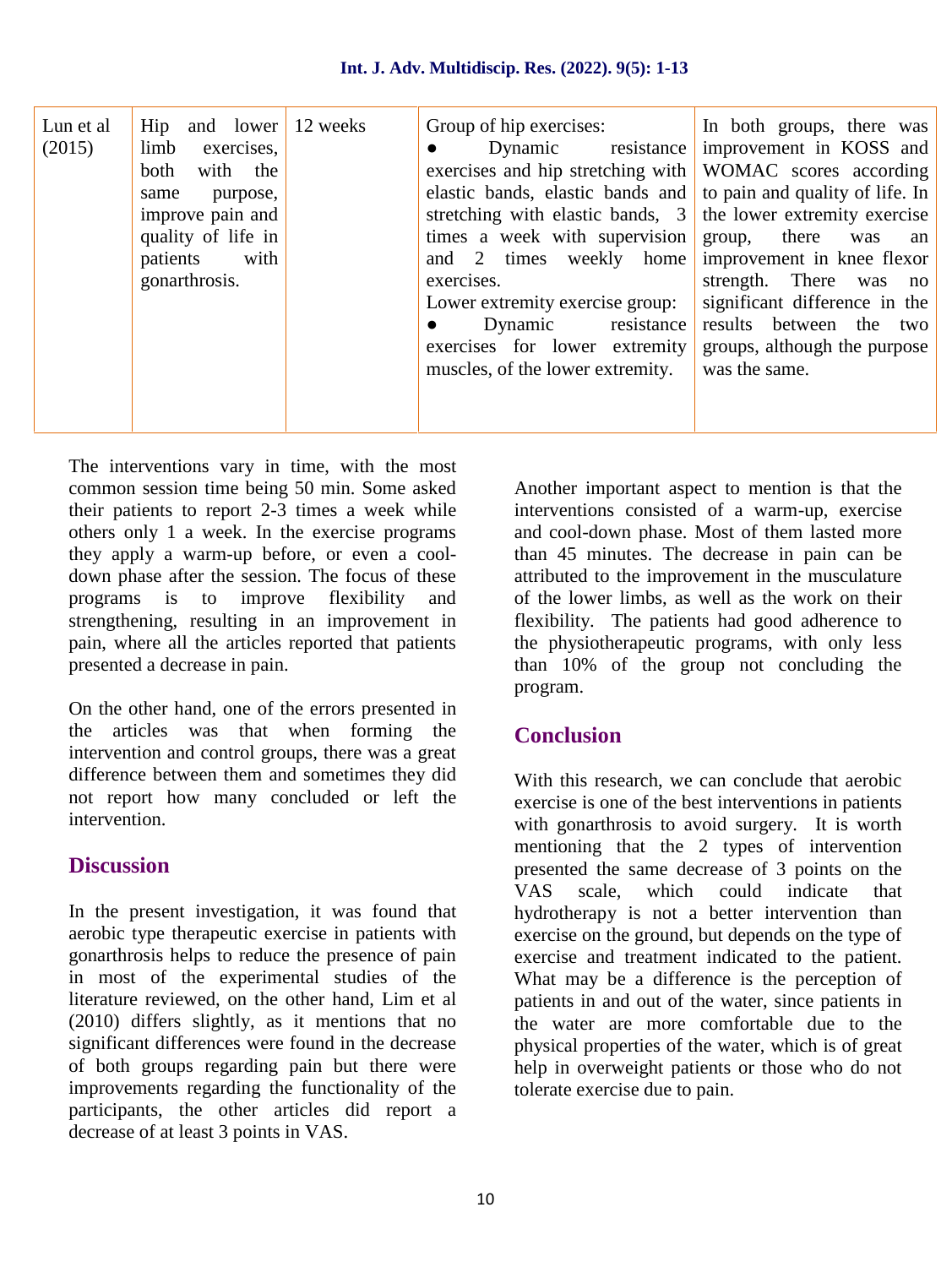The research is left open to future proposals, such  $\frac{4}{100}$ . as the comparison of more detailed articles or a deep experimental intervention and that it is a more medium and long term treatment since these treatments studied have a duration ranging from 4 to 8 weeks, so they do not know well the effects that may have a longer time of the application of the treatment. It would also be advisable to carry out an investigation of this type of exercise only with the anaerobic type, in order to later make an adequate comparison between the two as a treatment for pain in patients with gonarthrosis.

What we can say is that it is proven that exercise is one of the best intervention techniques within physiotherapy for different treatments, in this case gonarthrosis.

#### **Acknowledgments**

To Amiray Cruz,Saraí Sánchez Neri and Karla Ton Moralesfor the support in the translation of this manuscript.

### **References**

- 1. Arango, J. A. O., Andrés, J., & Arango, O. (2017). Terapias intervencionistas para manejo de dolor en osteoartrosis de rodilla sintomática. *RevSocEsp Dolor*. *24*(6): 324–332. https://doi.org/10.20986/resed.2016.3508/ 2016
- 2. ArthritisFoundation. (d.s.). *Fisioterapia para la Artritis | fundacion de artritis*. RetrievedJanuary 12, 2022, from https://www.arthritis.org/health wellness/treatment/complementarytherapies/physical-therapies/physicaltherapy-for-arthritis
- 3. Álvarez-López Alejandro, Fuentes-Véjar Rodrigo, Soto-Carrasco Sergio Ricardo, Nguyen-PhamTuan, García-Lorenzo Yenima de la Caridad (2019). Cartílago y gonartrosis. 23 (6): 802-813.
- 4. Álvaro, A. O. (2021). Mecanismos etiopatogénicos de la artrosis. *RevSocEsp Dolor*. *28*: 11–17. https://doi.org/10.20986/resed.2021.3851/ 2020
- 5. Castaño Carou, A., Pita Fernández, S., Pértega Díaz, S., de Toro Santos, F. J., Sánchez, J. R., Botaya, R. M., Iparraguirre, S. T., Maestre, A. C., Dolores Marrero Díaz, M., Martín, A. P., Hidalgo, E. G., Día, J. E., Torres Baile, J. L., Varillas, A. T., de Dios Gon-zález Caballero, J., Angulo, A. H., & Genovés, J. S. (2015). Clinical profile, level of affection and therapeutic management of patients with osteoarthritis in primary care: The Spanish multicenter study. *ReumatologiaClinica*. *11*(6): 353–360. https://doi.org/10.1016/j.reuma.2014.12.0 05
- 6. Cheung, C., Wyman, J. F., Bronas, U., McCarthy, T., Rudser, K., & Mathiason, M. A. (2017). Managing kneeosteo arthritis with yoga or aerobic/strengthening exercise programs in older adults: a pilot randomized controlled trial. *Rheumatology International*. *37*(3): 389–398. https://doi.org/10.1007/S00296-016-3620- 2.
- 7. Dong, R., Wu, Y., Xu, S., Zhang, L., Ying, J., Jin, H., Wang, P., Xiao, L., &Tong, P. (2018). Is aquatic exercise more effective tan land-based exercise for kneeosteo arthritis In *Medicine (UnitedStates)*, Lippincott Williams and Wilkins. 97, 52. https://doi.org/10.1097/MD.00000000000 13823
- 8. Espejo Antúnez, L., Cardero Durán, M. Á., Caro Puértolas, B., & Téllez de Peralta, G. (2012). Efectos del ejercicio físico en la funcionalidad y calidad de vida en mayores institucionalizados diagnosticados de gonartrosis. Revista Espanola de Geriatria y Gerontologia. 47(6): 262–265. https://doi.org/10.1016/J.REGG.2011.06.0 11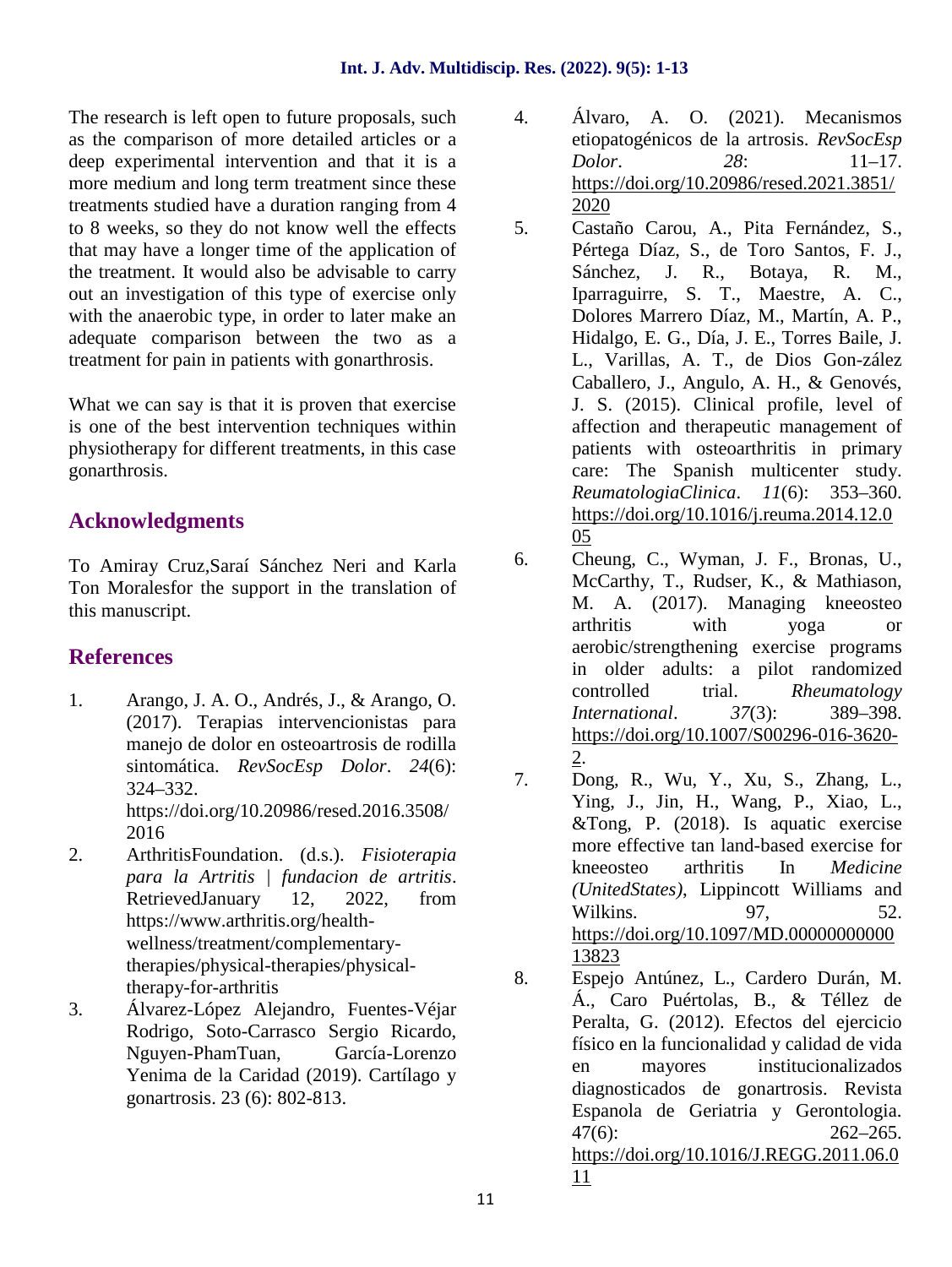- 9. Fisioterapia para la artritis [Internet]. Artritis.org. [citado el 19 de enero de 2022]. Disponible en: https://www.arthritis.org/salud bienestar/tratamiento/terapias complementarias/fisica-terapias/terapiafisica-para-la-artrosis
- 10. González, Y. N. (2019). *Programas de ejercicios de fortalecimiento muscular en el adulto mayor con artrosis de rodilla en el Policentro de salud de Parque Lefevre*.
- 11. Hinman, R. S., Heywood, S. E., & Day, A. R. (2007). Aquatic physicaltherapy for hip and kneeosteo arthritis: Resultsof a single blind randomized controlled trial. *Physical Therapy*. *87*(1): 32–43. https://doi.org/10.2522/ptj.20060006
- 12. Ibarra Cornejo, J. L., QuidequeoReffers, D. G., Vergara, D. A. E., Maldonado, E. A. B., Ricci Muñoz, S. R., Lara, M. J. F., Cornejo, I., Dg, R., Da, V., Ea, M., Sr, R. M., & Lara, F. (2015). Efectividad de la hidroterapia para disminuir el dolor y mejorar la calidad de vida y función física en adultos con osteoartritis de rodilla: revisión sistemática. *RevSocEsp Dolor*. *22*(4): 168–174.
- 13. Jaime, J., Arabia, M., & Henry, W. (2014). Artrosis y actividad física Arthrosis and physical activity Arthrose et activité physique. *Revista Cubana de Ortopedia y Traumatología*. *28*(1): 83– 100. http://scielo.sld.cu83
- 14. Lim, J. Y., Tchai, E., &Jang, S. N. (2019) Effectiveness of Aquatic Exercise for Obese PatientswithKneeOsteoarthritis: A RandomizedControlled Trial. PM and R. 2(8): 723–731. https://doi.org/10.1016/J.PMRJ.2010.04.0 04
- 15. Lun, V., Marsh, A., Bray, R., Lindsay, D., & Wiley, P. (2015). Efficacyof hip strengtheningexercisescomparedwithlegstr engtheningexercisesonkneepain, function, and quality of life in patients with kneeosteo arthritis. *Clinical Journal of Sport Medicine*. *25*(6): 509–517. https://doi.org/10.1097/JSM.00000000000 00170
- 16. Meza-Reyes, G., Espinosa-Morales, R., Torres-Roldán, F., Díaz-Borjón, A., & Robles-San Román, M. (2017). Osteoarthrosis: implementation of current diagnostic and therapeutic algorithms. RevMedInst Mex Seguro Soc. (1): 67–75.
- 17. McIlroy, S., Sayliss, L., Browning, P., & Bearne, L. M. (2017). Aquatic therapy for people with persistent knee pain: A feasibility study. 15: 350-355
- 18. Organización Mundial de la Salud (Ginebra). 1992. *Enfermedades reumáticas*. Organización Mundial de la Salud.
- 19. Prada Hernández, D. M., Rodríguez Molinero, C., Gómez Morejón, J. A., Hernández Cuellar, I. M., Porro Novo Javier, López Cabreja, G., & Gil Prada, J. Y. (2011). Revista Cubana de Reumatología. *Revista Cubana de Reumatología*. http://www.redalyc.org/articulo.oa?id=451 644600004
- Schencking, M., Otto, A., Deutsch, T., &Sandholzer, H. (2009). A comparison of Kneipphydrotherapy with conventional physiotherapy in the treatment of osteoarthritis of the hip or knee: Protocol of a prospective randomised controlled clinical trial. *BMC Musculoskeletal Disorders*. *10* (1). https://doi.org/10.1186/1471-2474-10-104
- 21. Taglietti, M., Facci, L. M., Trelha, C. S., de Melo, F. C., da Silva, D. W., Sawczuk, G., Ruivo, T. M., de Souza, T. B., Sforza, C., & Cardoso, J. R. (2018). Effectiveness of aquatic exercises compared to patient education on health status in individuals with kneeosteo arthritis: a randomized controlled trial. Clinical Rehabilitation. (6): 766–776. https://doi.org/10.1177/026921551775424 0
- 22. Torres-González, R., Pérez-Correa, J., & Gaytán-Morales, L. (2006). Escala de puntuación para evaluar la osteoartritis de la rodilla.*Cirugía y Cirujanos*. 74(5): 343- 349.